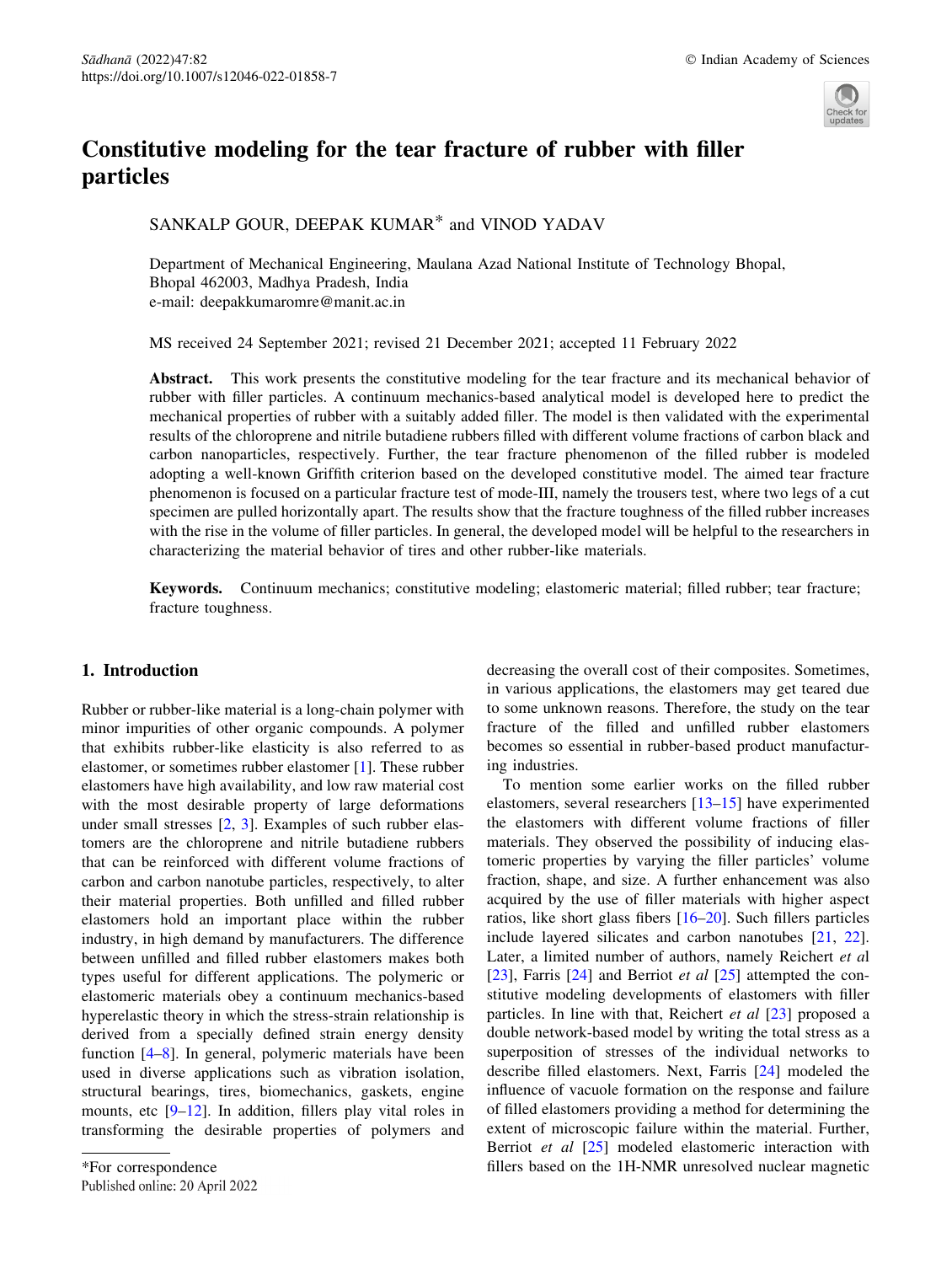resonance (NMR) experiments. He studied the effect of filler particles on the network structure of the elastomer with chain mobility at the interface. Furthermore, Leonard et al [26] reported a computational method to model the polydimethylsiloxane (PDMS) elastomer with prototypical added fillers by excluding the presence of inter-phases and occluded rubber mechanisms.

The present study aims to apply the constitutive modeling results in the tear fracture phenomenon of rubber-like materials with different volume fractions of filler particles. For the same, a particular fracture test, namely the trousers test [27–29], is focused, wherein two legs of a cut specimen are pulled horizontally apart. To the best of our knowledge, an analytical modeling of the aimed tearing phenomenon of filled elastomers is motivated here for the first time in the literature. However, a very few analytical works [27, 28, 30, 31] on the tear fracture of rubber elastomers have been performed, which are limited for the unfilled rubber elastomers only. The utility of the hyperelastic constitutive models is investigated here in predicting some features of filled-rubber fracture of mode-III (tearing mode).

The organization of the paper is as follows. In section 2, a constitutive model is developed to describe the nonlinear elastic response of the various particle-reinforced rubber elastomers. In section 3, the analytical and experimental results are compared and analyzed. In section 4, the tearing phenomenon based on trousers test for rupture is analytically modeled and analyzed. Finally, section 5 concludes the article.

### 2. Constitutive modeling

In this section, an analytical model for the mechanical behavior of rubber with filler particle is developed. To develop the same, a continuum mechanics-based hyperelasticity theory is adopted.

#### 2.1 Problem description and material deformation

Consider a particle-filled rubber elastomer sample having the dimensions  $(L_1, L_2, L_3)$  in the reference configuration  $\beta_0$ 

shown in figure 1. A compressive force  $P$  is applied on the rubber sample to deform the same for the deformation analysis. The deformed rubber sample is now having the dimensions  $(l_1, l_2, l_3)$  in the current configuration  $\beta$ . Herein, the observations are being made on the macro-scale. The material continua of a particle-filled rubber sample is assumed to be incompressible, isotropic, and homogeneously filled with the filler content. For a given deformation of an applied compressive force, the problem aims to derive an expression of the constitutive relationship between stress and deformation, including the volume fraction of filler particles following a classical continuum mechanics-based approach.

The domain occupied in a 3-D space by a rubber sample shown in figure 1 may be represented as

$$
\beta_0 = [\mathbf{X} \in \mathfrak{R}^3 : \frac{-L_1}{2} \le X_1 \le \frac{L_1}{2}, \quad \frac{-L_2}{2} \le X_2 \le \frac{L_2}{2},
$$

$$
\frac{-L_3}{2} \le X_3 \le \frac{L_3}{2}],
$$

$$
\beta = [\mathbf{x} \in \mathfrak{R}^3 : \frac{-l_1}{2} \le x_1 \le \frac{l_1}{2}, \quad -\frac{-l_2}{2} \le x_2 \le \frac{l_2}{2},
$$

$$
\frac{-l_3}{2} \le x_3 \le \frac{l_3}{2}].
$$

$$
(1)
$$

For a given reference  $\beta_0$  and current configuration  $\beta$ domains in the above equation (1), the stretches in the principal direction may be defined as

$$
\lambda_1 = \frac{l_1}{L_1}, \quad \lambda_2 = \frac{l_2}{L_2}, \quad \lambda_3 = \frac{l_3}{L_3}.
$$
 (2)

On using the incompressibility constraint  $\lambda_1 \lambda_2 \lambda_3 = 1$ , the principal stretches for an uniaxial compression of the rubber sample are given as

$$
\lambda_1 = \lambda, \quad \lambda_2 = \frac{1}{\sqrt{\lambda}}, \quad \lambda_3 = \frac{1}{\sqrt{\lambda}},
$$
\n(3)

where  $\lambda$  denotes the stretch in the direction of applied load. The deformation gradient tensor  $\bf{F}$  and the corresponding left-Cauchy green deformation tensor  $\mathbf{B} = \mathbf{F}\mathbf{F}^T$  for an uni-axial compression of the rubber sample having the



Figure 1. Schematic diagram of a rubber sample with filler particles in undeformed and deformed configurations.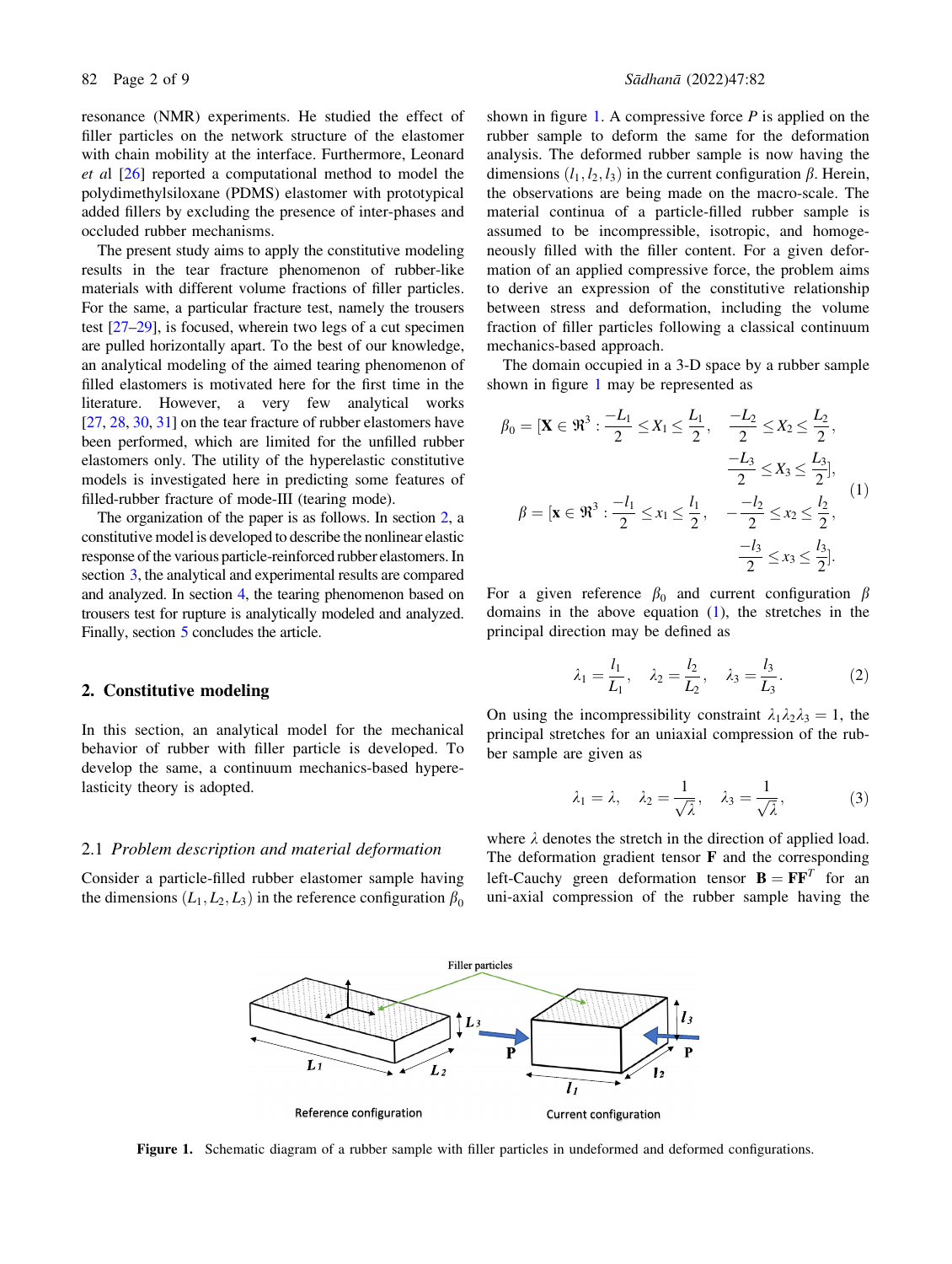deformation domain (1) in terms of principal stretches are defined as

$$
\mathbf{F} = \begin{bmatrix} \lambda & 0 & 0 \\ 0 & \frac{1}{\sqrt{\lambda}} & 0 \\ 0 & 0 & \frac{1}{\sqrt{\lambda}} \end{bmatrix}, \quad \mathbf{B} = \begin{bmatrix} \lambda^2 & 0 & 0 \\ 0 & \frac{1}{\lambda} & 0 \\ 0 & 0 & \frac{1}{\lambda} \end{bmatrix}.
$$
 (4)

In general, it is easier and convenient to use the left Cauchy-Green tensor B compared to other measures of deformation, as it is free from rigid body rotation.

#### 2.2 Material modeling

To model the mechanical behavior of rubber with filler particles, we first require an energy density function that can capture the effect of filler content on the shear modulus of the rubber matrix. For the same, we use a strain energy density function in line with the literature [32, 33] which includes the volume fraction term of the filler particles. The expression of the Neo-Hookean type of strain energy density function is given as

$$
W = \frac{\mu}{2}(1 - v_f)(1 + 3.5v_f + 30v_f^2)(I_1 - 3),
$$
 (5)

where  $v_f$ ,  $\mu$ , and  $I_1 = \lambda_1^2 + \lambda_2^2 + \lambda_3^2$  are the volume fraction of the added filler particle in the rubber matrix, shear modulus, and the first invariant of the left-Cauchy green deformation tensor B. So many energy functions exist to model the material properties of rubber-like materials. Out of these, the chosen Neo-Hookean energy density (5) has a linear function of the first strain-invariant only with a virtue of mathematical simplicity that facilitates the analytic solution of many fundamental boundary-value problems. From the theory of hyperelasticity [34, 35], the Cauchy stress tensor for a given strain energy density function  $W$  is expressed as

$$
\mathbf{S} = -p\mathbf{I} + 2\frac{\partial W}{\partial I_1}\mathbf{B} - 2\frac{\partial W}{\partial I_2}\mathbf{B}^{-1},\tag{6}
$$

where  $p$  is a Lagrange multiplier associated with the constraint of incompressibility and  $I_1$ ,  $I_2$  are the first and second invariants of the left-Cauchy green deformation tensor B. On using the given filler particle volume dependent strain energy density function  $(5)$  in  $(6)$ , the corresponding principal Cauchy stress components are obtained as

$$
S_{11} = -p + \mu (1 - v_f)(1 + 3.5v_f + 30v_f^2)\lambda^2,
$$
  
\n
$$
S_{22} = -p + \mu (1 - v_f)(1 + 3.5v_f + 30v_f^2)\frac{1}{\lambda}, \qquad (7)
$$
  
\n
$$
S_{33} = -p + \mu (1 - v_f)(1 + 3.5v_f + 30v_f^2)\frac{1}{\lambda}.
$$

On applying uni-axial compression boundary conditions, i.e.,  $S_{11} = \sigma$ ,  $S_{22} = S_{33} = 0$  in (7), the Cauchy or true stress  $\sigma$  in the applied load direction is obtained as

$$
\sigma = \mu (1 - v_f)(1 + 3.5v_f + 30v_f^2) \left(\lambda^2 - \frac{1}{\lambda}\right).
$$
 (8)

The above constitutive relation (8) represents a continuum mechanics-based analytical model to predict the experimentally observed mechanical behavior of the filler particles reinforced rubber elastomers.

# 3. Experimental validation of the model

In this section, the constitutive model presented in section 2 is compared and validated with the chloroprene and nitrile butadiene rubbers data filled with different volume fractions of carbon and carbon nanotube particles, respectively. It is also utilized in characterizing the mechanical behavior of the same.

# 3.1 Model validation with chloroprene rubber data filled with different percentages of carbon black

To check the validity of the model (8) presented in section 2, we compare our theoretical findings with the experimental work performed by Bergstrom and Boyce [36]. He performed several compression tests to study the stress-strain behavior of a chloroprene rubber at different volume fractions of N600 carbon black. The testing was done on a computer controlled Instron servo-hydraulic uniaxial testing machine operating in strain control mode. The tested specimens used were ASTM-sized, with a height and diameter of 13 mm and 28 mm, respectively. We analyze the experimental results [36] and obtain similar findings analytically utilizing the developed model (8). To compare analytical and experimental data, we plot and validate the Cauchy stress versus stretch curves for a chloroprene rubber with varied N600 carbon black filler content shown in figure 2.

By fitting the model  $(8)$  with experimental data  $[36]$ shown in figure 2, we tabulate the shear modulus  $\mu$  values in table 1 at different percentages of carbon black added in a chloroprene rubber. A well-known method of leastsquares  $[37]$  is adopted here for fitting the model  $(8)$  with experimental data [36]. In table 1, the carbon black content variations from 0 to 7 %, 7 to 15%, and 15 to 25% lead to an increase in the chloroprene rubber's shear modulus 48.48% , 17.34%, and 0.52%, respectively. Consequently, it is observed that the addition of the carbon particles in the rubber matrix increases the shear modulus up to a certain value. It is further observed from here that the percentage effect of filler content is more pronounced at a high stretch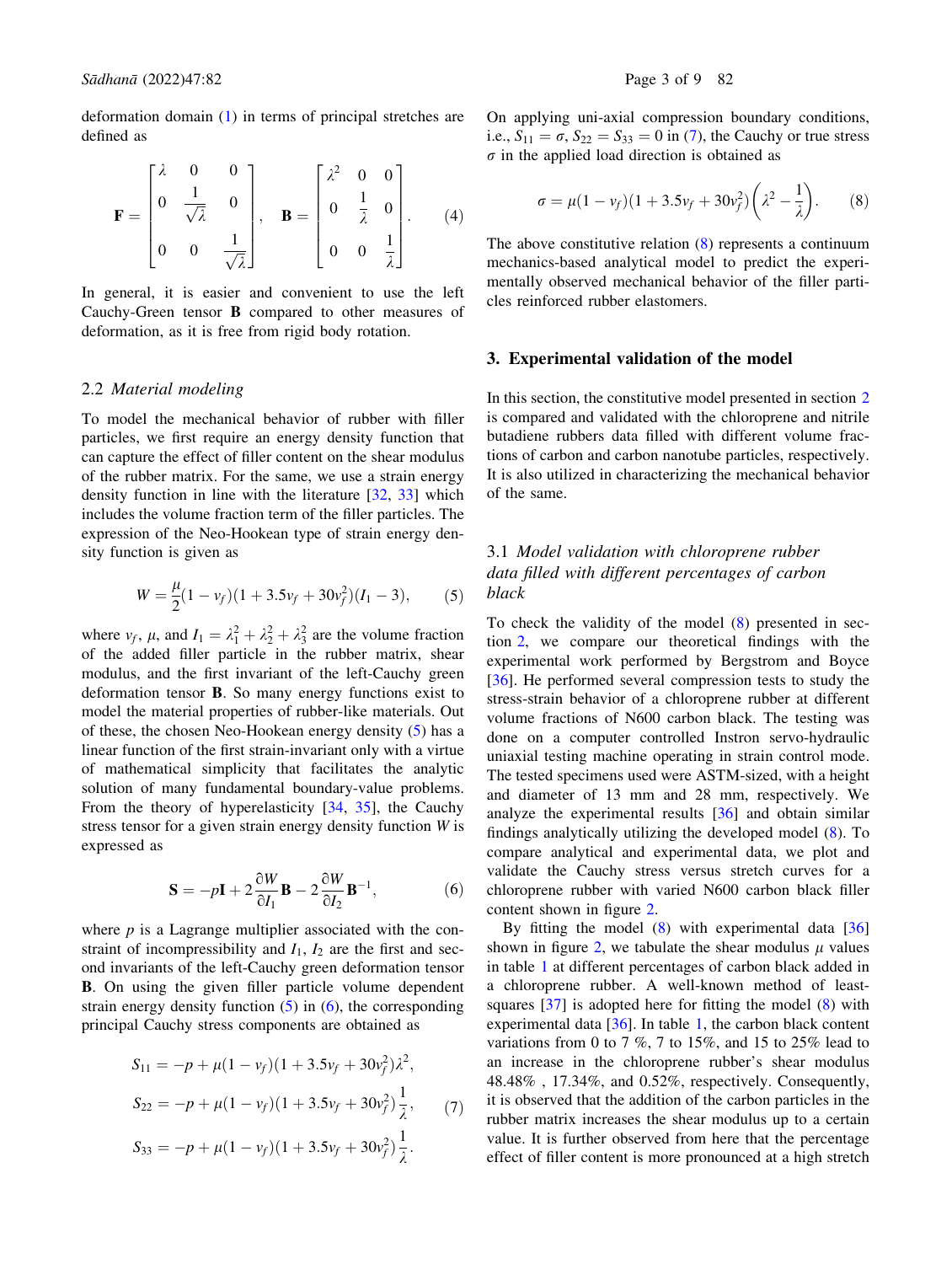

Figure 2. Validation of the model (8) with Bergstrom and Boyce experimental data [36] for a chloroprene rubber filled with different levels of N600 carbon black.

Table 1. Shear modulus values for a chloroprene rubber at different percentages of added carbon black filler particles.

| R-square |
|----------|
|          |
| 0.9824   |
| 0.9512   |
| 0.9737   |
|          |

than a low stretch. Also, the variation of Cauchy stress with the stretch is almost linear. However, the slope in each case of different filler particles is varied. Thus, the dependency of the proposed model (8) is highly desirable on the shear modulus of the specified rubber filled with carbon black. Physically, an increase in the volume fraction of filler particles reduces the deformation tendency of polymeric chains of rubber elastomers by decreasing the entropy level of chains. These physical changes in the rubber elastomers result in an enhanced shear modulus of the material.

# 3.2 Model validation with nitrile butadiene rubber data filled with different percentages of carbon nano particle

To further assess the validity of the model (8), we compare the analytical findings with the experimental work performed by Mahmoud et al [38]. He experimentally characterized the mechanical behavior of the nitrile butadiene rubber (NBR) by adding carbon nanoparticles (CNPs). The

testing nanocomposite material was in the form of strips as per the ASTM D 412-8a standards having length 0.3 m and radius 0.15 m. The testing was done on a computercontrolled material testing machine (AMETEK, USA) connected by a digital force gauge (Hunter Spring AC-CU Force II, 0.01-Nresolutions) to estimate the forces. We re-analyze the experimental results [38] and obtain similar findings analytically utilizing the model (8). To make a comparison between the analytical and experimental results, we plot and validate the Cauchy stress versus stretch curves for a nitrile butadiene rubber filled with different levels of carbon nanoparticles shown in figure 3.

Following the method of least-squares [37], as mentioned earlier, we tabulate the corresponding values of shear modulus  $\mu$  in table 2 at different percentages of carbon nanoparticles filled in a nitrile butadiene rubber. In table 2, the carbon nanoparticles content variation from 0 to 0.7% and 0.7 to 1.3% lead to an increase in the shear modulus of the nitrile butadiene rubber 203% and 66.67%, respectively. Further, the carbon nanoparticles content variation from 2 to 2.6%, 2.6 to 3.3%, respectively, observe 39.58% and 7.46% increase in the shear modulus of the nitrile butadiene rubber. Interestingly, the carbon nanoparticles content variation from 0 to 3.3 % shows a jump in the shear modulus by 1354 % theoretically. On the other hand, an increase in shear modulus rate is observed low with increasing the percentage content of carbon nanoparticles in the nitrile butadiene rubber. Hence, the combined effect of increasing the carbon nanoparticles along with the shear modulus is studied underpin. Also, an increase in the carbon nanoparticle content steepers the Cauchy stress-



Figure 3. Validation of the model (8) with Mahmoud et al. experimental data [38] for a nitrile butadiene rubber (NBR) filled with different levels of carbon nanoparticles (CNPs).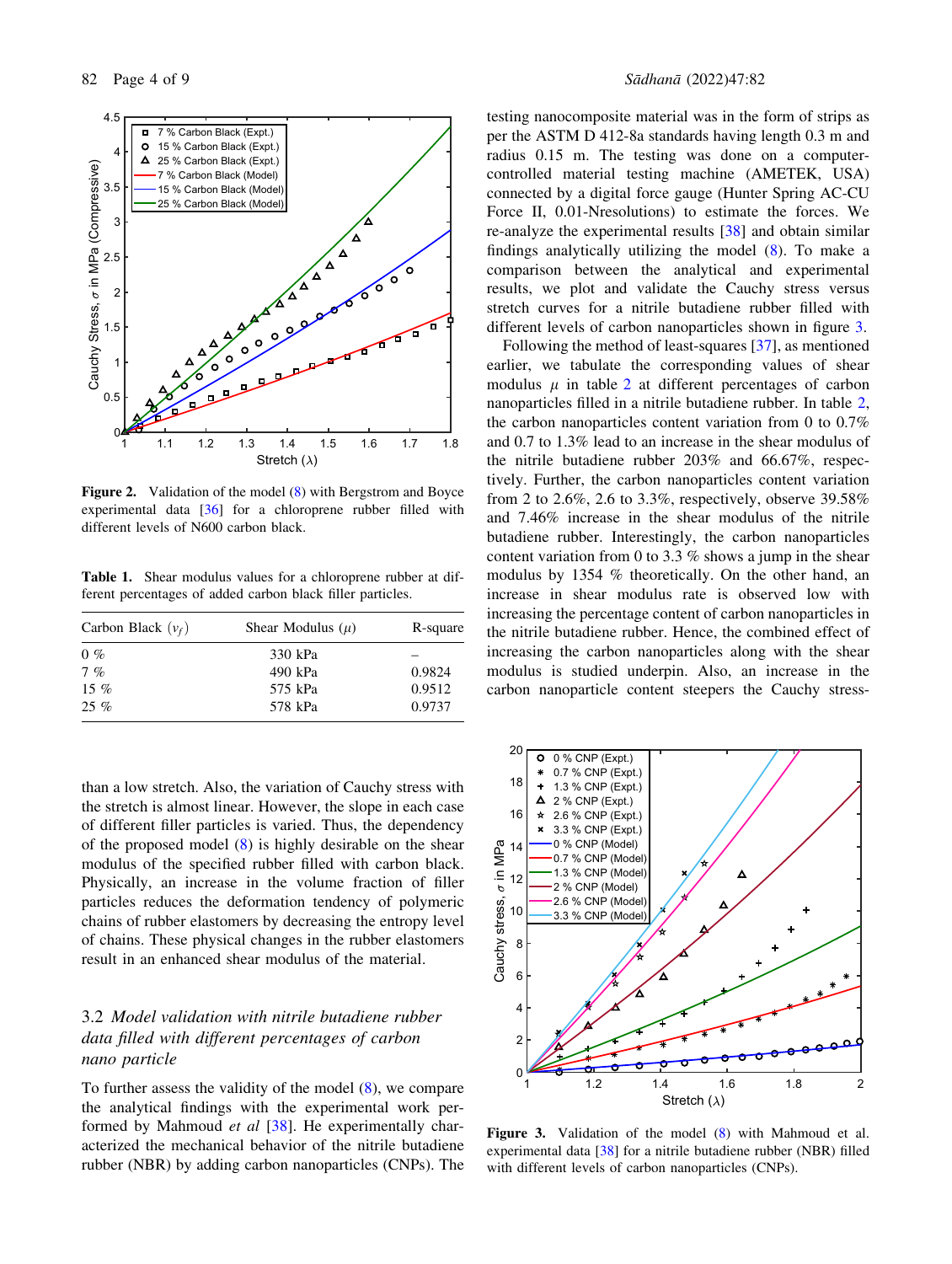Table 2. Shear modulus values for a nitrile butadiene rubber (NBR) at different percentages of added carbon nanoparticles (CNPs).

| Carbon Nano Particles $(v_f)$ | Shear Modulus $(\mu)$ | R-square |
|-------------------------------|-----------------------|----------|
| $0\%$                         | 495 kPa               | 0.9651   |
| $0.7\%$                       | 1500 kPa              | 0.9654   |
| $1.3\%$                       | 2500 kPa              | 0.9271   |
| $2 \%$                        | 4800 kPa              | 0.9706   |
| $2.6 \%$                      | 6700 kPa              | 0.9872   |
| $3.3\%$                       | 7200 kPa              | 0.9918   |

stretch curves, as shown in figure 3. This may be due to an increase in the shear modulus of the rubber matrix. Physically, this means that the deformation tendency of polymeric chains in NBR reduces with an increase in the CNPs, resulting in NBR being more stiffer. Furthermore, the stretch abilities of the rubber are reduced significantly in line with the experimental data [38].

### 4. Tear fracture of filled rubber

In this section, a theoretical modeling framework is presented for the tear fracture of filled rubber at different ratios of filler particles. The aimed modeling framework is inspired by an analytical treatment of a commonly used trousers test for rupture [27, 28] to investigate the fracture of elastomers. A well-known Griffith criterion for the failure of an elastomer outlined in [27] is adopted here. The tearing phenomenon of filled rubber is investigated using the trousers test for rupture utilizing the constitutive model (8) presented in section 2. In general, the Griffith criterion talks about the tear behavior of the rubber in accordance with the potential energy release rate as the crack grows in the rubber elastomer  $[27, 39]$ . It was initially explored by Irwin [40] for a plastic deformation of the metals. Later, Rivlin and Thomas [41] extended the same for the analysis of cut growth in a vulcanized rubber sheet.

Consider a test specimen having length  $l$ , width  $w$ , thickness  $t$  as shown in figure 4 followed by the standards mentioned in  $[27]$ . The specimen is then cut with a length  $c$ along the axial direction. The position of the cut divides the width of the specimen into two legs of width  $w_1$  and  $w_2$ (such that  $w = w_1 + w_2$ , where w is the total width of the specimen). In general, the position of the cut plays a vital role in the test outcomes. Further, both the legs are clamped and subjected to a constant tensile force  $F$  in the opposite directions. The applied force  $F$  leads to deformation in different regions of the test specimen shown in figure 2. The force  $F$  is applied to region  $A$ , which leads region  $B$  in a simple extension state. Next, region C describes a critical region in which the tearing phenomenon is observed. At last, region D shows the undeformed region. Later, the



Figure 4. Schematic diagram of trousers test specimen.

applied tensile force  $F$  is intensified up to a catastrophic increase in the crack length  $\delta c$ , which is recognized to compute the tearing energy  $E$  relating to the critical driving force.

Now, we examine region  $B$  for a simple extension case and use the results in the earlier sections. Sawyers and Rivlin [27] employed the Griffith criterion [41] for the failure to establish the following relation for the trousers test

$$
F(\lambda_1 + \lambda_2) - t(w_1 W|_{\lambda = \lambda_1} + w_2 W|_{\lambda = \lambda_2}) = Et,
$$
 (9)

where  $w_1$  and  $w_2$  are the widths of leg 1 and leg 2 of the test specimen respectively,  $\lambda_1$  and  $\lambda_2$  are the principal stretches of leg one and two respectively,  $t$  is the thickness,  $F$  is the critical driving force, W is the potential energy function, and  $E$  is the tearing energy. Defining a dimensionless quantity  $\zeta$  to denote the position of cut, we have

$$
w = w_1 + w_2
$$
,  $\zeta = \frac{w_1}{w}$ ,  $w_2 = (1 - \zeta)w$ , (10)

and the relation (9) simplifies to

$$
F(\lambda_1 + \lambda_2) - \text{tw} \left[ \zeta W \right]_{\lambda = \lambda_1} + (1 - \zeta) W \big|_{\lambda = \lambda_2} \right] = Et. \quad (11)
$$

For the given data of  $w$ ,  $t$ ,  $E$ ,  $\zeta$ , and  $W$ , the corresponding data of  $\lambda_1$ ,  $\lambda_2$  and F may be obtained. Application of forces on both the legs of the clamped specimen at equilibrium condition generates the net force constraint in each leg that must be equal. The force here in any rectangular section is defined as  $F = S_{11}wt$  (where  $S_{11}$  is engineering stress), and using the model  $(8)$ , we may attain the stretch relationship between both the legs for the employed energy density (5)

$$
\frac{F}{\mu vt} = \zeta (1 - v_f)(1 + 3.5v_f + 30v_f^2) \left(\lambda_1 - \frac{1}{\lambda_1^2}\right)
$$
  
=  $(1 - \zeta)(1 - v_f)(1 + 3.5v_f + 30v_f^2) \left(\lambda_2 - \frac{1}{\lambda_2^2}\right).$  (12)

The relationship between stretches in both legs  $\lambda_1$  and  $\lambda_2$ using equation  $(12)$  at a middle cut position of the specimen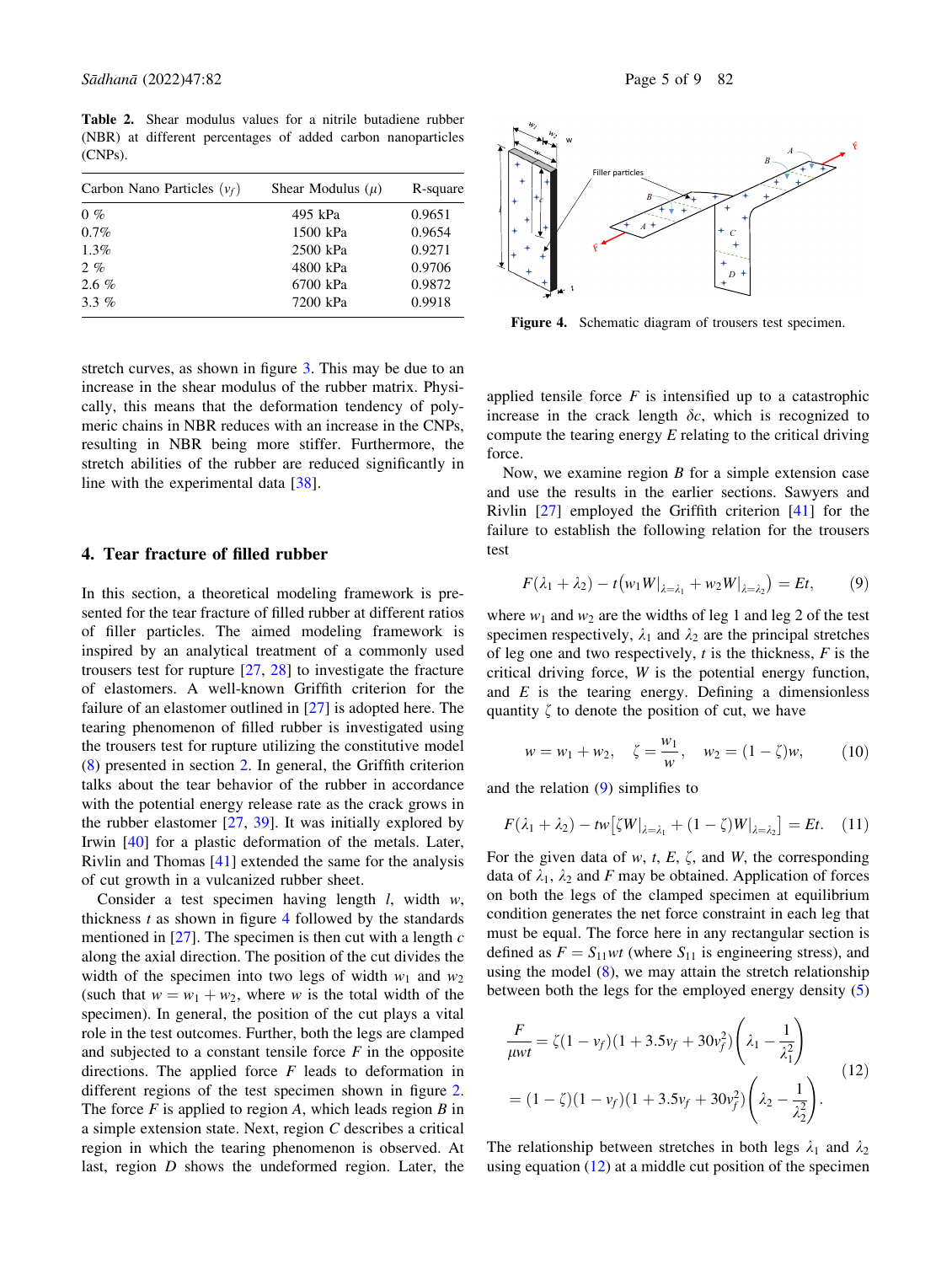$\zeta = 0.5$  is illustrated in figure 5. A simple straight line curve  $(\lambda_1 = \lambda_2)$  with an inclination of 45<sup>o</sup> is noted here. Interestingly, it is observed that the stretch relationship is independent of the volume fraction of added filler particles. The volume fraction of added filler particles affects only the rubber stiffness and is independent of the cut position in the region of stretches of legs 1 and 2. However, for cut positions close to the edge, the value of stretch in leg 1 initially increases much faster than leg 2. Also, the cut position decreases as the width of one leg decreases, and for a smaller value of stretch in leg 2  $(\lambda_2)$ , a larger value of stretch in leg 1  $(\lambda_1)$  is recognized.

Now, we may rewrite the relation  $(11)$  for the given energy density (5) to obtain the following trousers test of rupture relationship in a non-dimensional form

$$
\frac{F}{\mu w t}(\lambda_1 + \lambda_2) - \frac{1}{2}(1 - v_f)(1 + 3.5v_f + 30v_f^2)
$$
  

$$
[\zeta(\lambda_1^2 + 2\lambda_1^{-1} - 3) + (1 - \zeta)(\lambda_2^2 + 2\lambda_2^{-1} - 3)] = \frac{E}{\mu w},
$$
  
(13)

where  $F/\mu w t$  and  $E/\mu w$  represent the non-dimensional critical driving force and non-dimensional fracture toughness, respectively. The critical driving force represents here the force encountered due to induced stress in hyperelastic rubber material. However, the fracture toughness describes the ability of the filled rubber to withstand the tearing energy before fracture, and it is evaluated in terms of the stress intensity. The critical driving force variation with the corresponding fracture toughness at different cut positions is illustrated in figure 6 for an unfilled rubber elastomer case ( $v_f = 0\%$ ). Herein, the critical driving force for a known fracture toughness is lower at the nearby edge of the test specimen. On increasing the fracture toughness, the critical driving force gets enhanced with an increase in the cut positions. At the same time, for a fixed fracture toughness, the different values of the critical driving force are obtained on escalating the value  $\zeta$  from 0.1 to 0.5.

Further, the critical driving force variation with the corresponding fracture toughness at different volume fractions of filler particles is illustrated in figure 7 for a filled rubber torn at a fixed position. Herein, significant growth of the critical driving force is observed with an increase in the fracture toughness for varying the volume fraction of added filler particles from 0% to 12%. Also, the excitation of the critical driving force is more pronounced for relatively higher fracture toughness values. At a particular fracture toughness (say  $E/\mu w = 15$ ) with a defined cut position (say  $\zeta = 0.1$ , shown in figure 7(a), the critical driving force  $F/\mu wt$  data are obtained as 1.6, 1.7, 2, and 2.5 for the given filler volume fractions  $v_f$  of 0%, 4%, 8%, and 12%, respectively. Furthermore, an increase in the cut position leads to a higher critical driving force, as shown in figures 7(b) and 7(c). For a given  $v_f = 8\%$  volume fraction of added filler particles in the material, a 65% rise in the critical driving force is noted for an increase in the cut position from  $\zeta = 0.1$  to  $\zeta = 0.5$ . Physically, an increase in the volume fraction of filler particles reduces the entropy level of the chain network that stiffens the elastomer. This reduced entropy structure of the elastomer resists tearing and creates a higher critical driving force requirement.

Figure 8 shows the fracture toughness variation with the cut position at different volume fractions of added filler



Figure 5. Relationship between stretch in legs 1 and 2 at different cut positions  $\zeta$ .



Figure 6. Critical driving force versus fracture toughness at different cut positions  $\zeta$  for an unfilled rubber elastomer  $(v_f = 0\%).$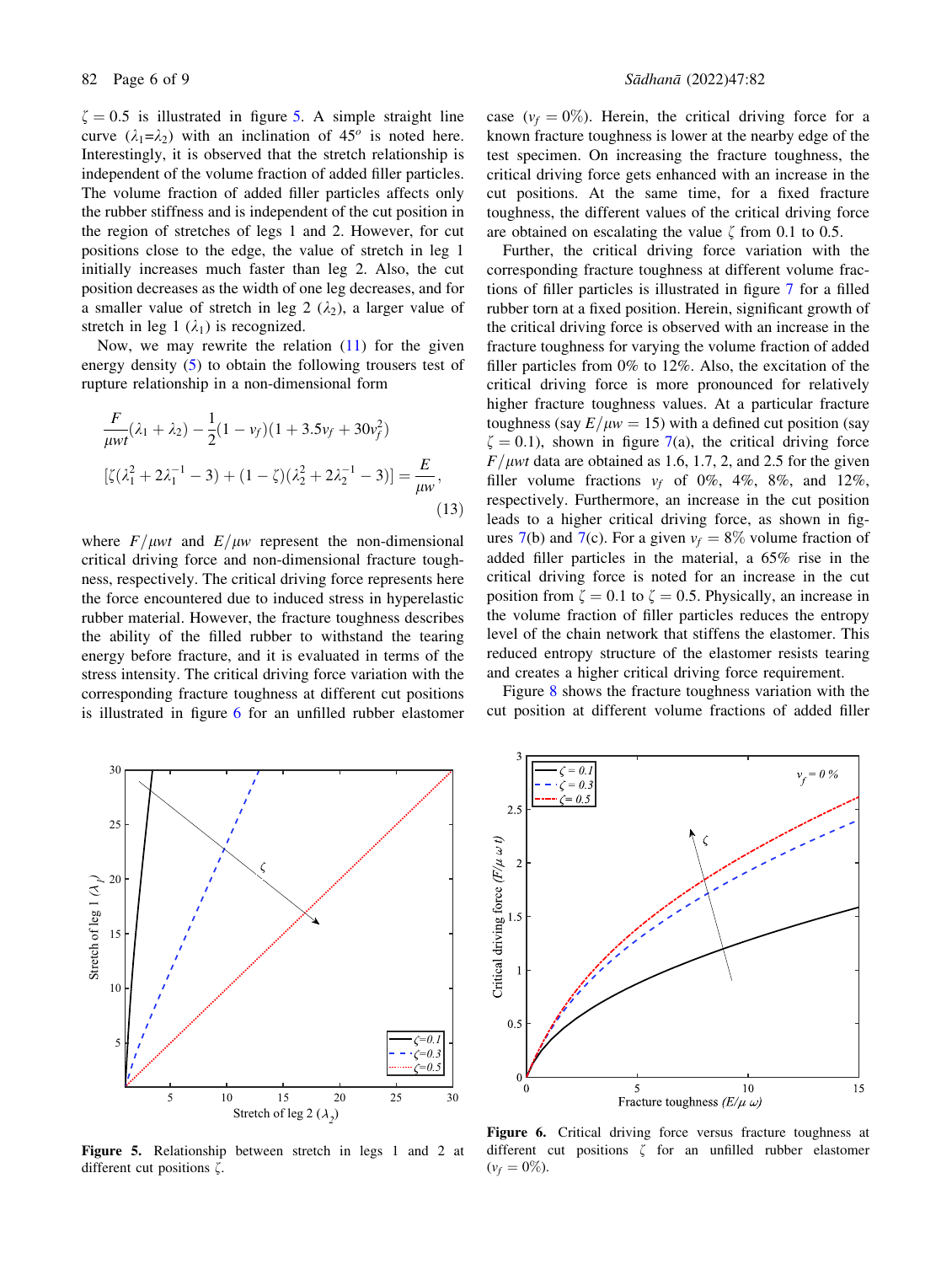

Figure 7. Critical driving force versus fracture toughness at different volume fractions of filler particles  $v_f$  for a fixed cut position (a)  $\zeta = 0.1$ , (b)  $\zeta = 0.3$ , and (c)  $\zeta = 0.5$ .

particles in the rubber matrix. Herein, increasing the volume of filler particles in the rubber makes the fracture toughness curve steeper with the cut position of the specimen. Also, an asymptotic nature of the curve is observed when the cut position approaches to edge of the test specimen  $(\zeta$  tends to zero). At a particular cut position (say  $\zeta = 0.1$ ) with a fixed stretch in leg 2 (say  $\lambda_2 = 2$  or  $\lambda = 4$ ), a decrease of 56.6% for  $\lambda_2 = 2$  and 60.7% for  $\lambda = 4$  in fracture toughness is noted for a given variation of the volume fraction of added filler particles from  $v_f = 0\%$  to  $v_f = 12\%$ . An influence of cut position  $\zeta$  has a higher impact on the fracture toughness than the volume fraction of filler particle, as we can note from equation (12). Therefore, an increase in the cut position  $\zeta$  reduces the

fracture toughness while increasing the volume fraction of filler particles.

Figure 9 describes the critical phenomena of a filled rubber elastomer having fixed cuts by varying the volume fractions of added filler particles on the fracture toughness versus critical driving force plot. The obtained critical curve here indicates the maximum fracture toughness of the material for a given volume fraction of the filler particles. With an increase in the cut position, the material fracture toughness rises significantly along with the critical driving force. Further, variation of the volume fraction of added filler particles in the rubber with a fixed cut position from  $v_f = 0\%$  to  $v_f = 12\%$  makes a decrease in the fracture toughness and the critical driving force. At last, an increase



**Figure 8.** Fracture toughness versus cut position at different volume fractions of filler particles  $v_f$  for a fixed stretch (a)  $\lambda_2 = 2$  and (b)  $\lambda_2 = 4$  in leg 2.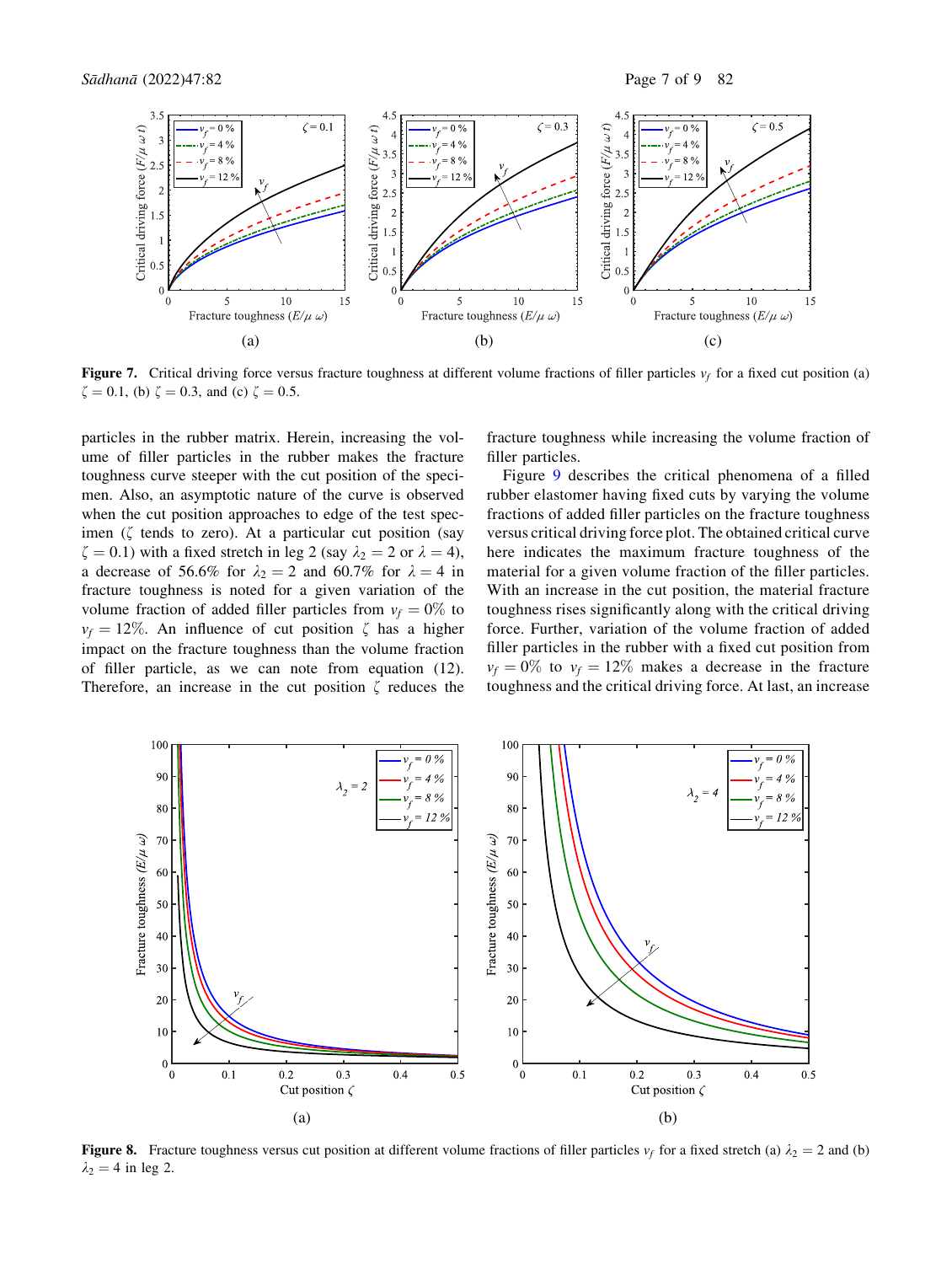82 Page 8 of 9 Sådhanå (2022)47:82



Figure 9. Fracture toughness versus critical driving force at different volume fractions of filler particles  $v_f$  for a fixed cut position (a)  $\zeta = 0.1$ , (b)  $\zeta = 0.2$  and  $\zeta = 0.5$ .

in the cut width from the edge of the test specimen raises the slope of the critical curve that attains a maximum value at  $\zeta = 0.5$  (shown as the chain dotted line in figure 9).

# 5. Concluding remarks

In this paper, an experimentally validated explicit expression of the Cauchy stress (8) is modeled by connecting the volume fraction of the added filler particles, shear modulus, and stretch for a given deformation in the direction of the applied load. The derived expression is then utilized to present a theoretical modeling framework for the tear fracture of filled rubber elastomers at different ratios of added filler particles. A well-known Griffith criterion for the failure is adopted here to model the aimed tear fracture phenomenon of the filled rubber elastomers focusing on a standard trousers test for the rapture. The proposed study articulates the following inferences:

- An enhancement in the mechanical properties of the rubber elastomers is possible by adding suitable filler particles to some extent.
- A significant growth of the critical driving force is observed for varying the volume fraction of added filler particles from 0% to 12% with an increase in the fracture toughness at a given position of the cut.
- The fracture toughness of the filled rubber increases with the rise in the volume fraction of filler particles.
- On increasing the cut position, the material fracture toughness rises significantly along with the critical driving force.

The underlying theoretical framework and the findings of the present investigation may help the materialist community working in characterizing the material behavior of tires and other rubber-like materials.

# References

- [1] Alemán J V, Alan V Chadwick, He J, Hess M, Horie K, Richard G Jones, Kratochvı´l P, Meisel I, Mita I, Moad G et al 2007 Definitions of terms relating to the structure and processing of sols, gels, networks, and inorganic-organic hybrid materials (iupac recommendations 2007). Pure Appl. Chem., 79(10): 1801–1829
- [2] Kumar D and Sarangi S 2018 Data on the viscoelastic behavior of neoprene rubber. Data in Brief 21: 943
- [3] Kumar D, Lateefi Md M and Sarangi S 2019 A phenomenological model for the viscoelastic behaviour of natural rubber.In: IOP Conference Series: Materials Science and Engineering, volume 577, page 012020. IOP Publishing
- [4] Ogden R W, Non-Linear Elastic Deformations. ISBN 0-486- 69648-0, 1984
- [5] Muhr A H 2005 Modeling the stress-strain behavior of rubber. Rubber Chem. Technol. 78(3): 391–425
- [6] Kumar D and Sarangi S 2018 Instability analysis of an electro-magneto-elastic actuator: a continuum mechanics approach. AIP Adv. 8(11): 115314
- [7] Lateefi Md M, Kumar D and Sarangi S 2018 Stability analysis of a hyperelastic tube under large deformation. In: 2018 International Conference on Automation and Computational Engineering (ICACE), pages 234–239. IEEE